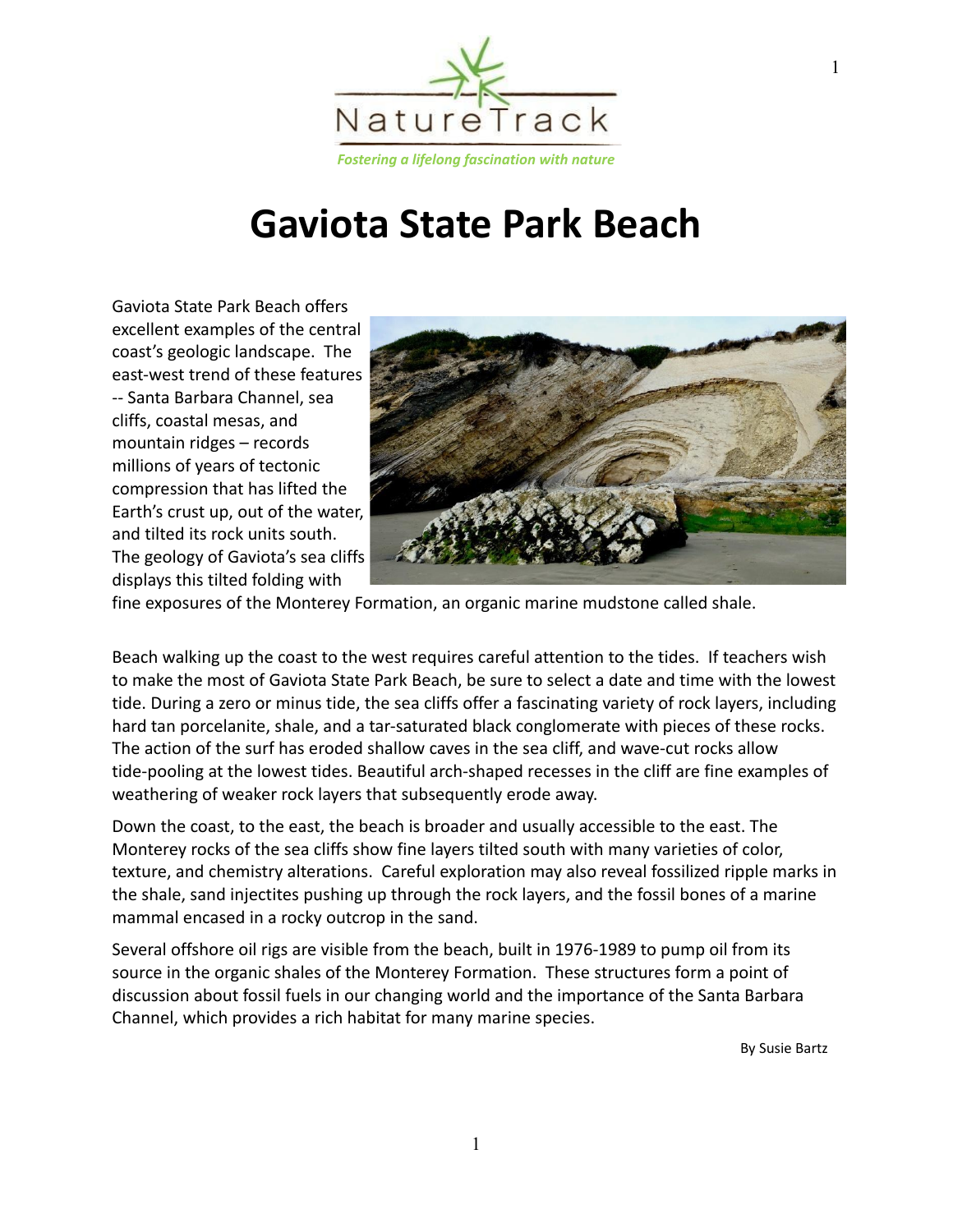## **Available Field Trip Emphases:** *Geology, Ecology, and Oceanography (study of the tides)*

Led by experienced and enthusiastic Nature Track docents, field trips at Gaviota State Park Beach are designed to be used as a companion to state science standards and provide a real-life experience for students in geology and ecology. Docents can lead students in trips that focus on the appropriate grade level and subject and engage students in exploration of science and nature through hikes, guided discussion, and educational nature games. Nature-based art and other creative projects are also available.

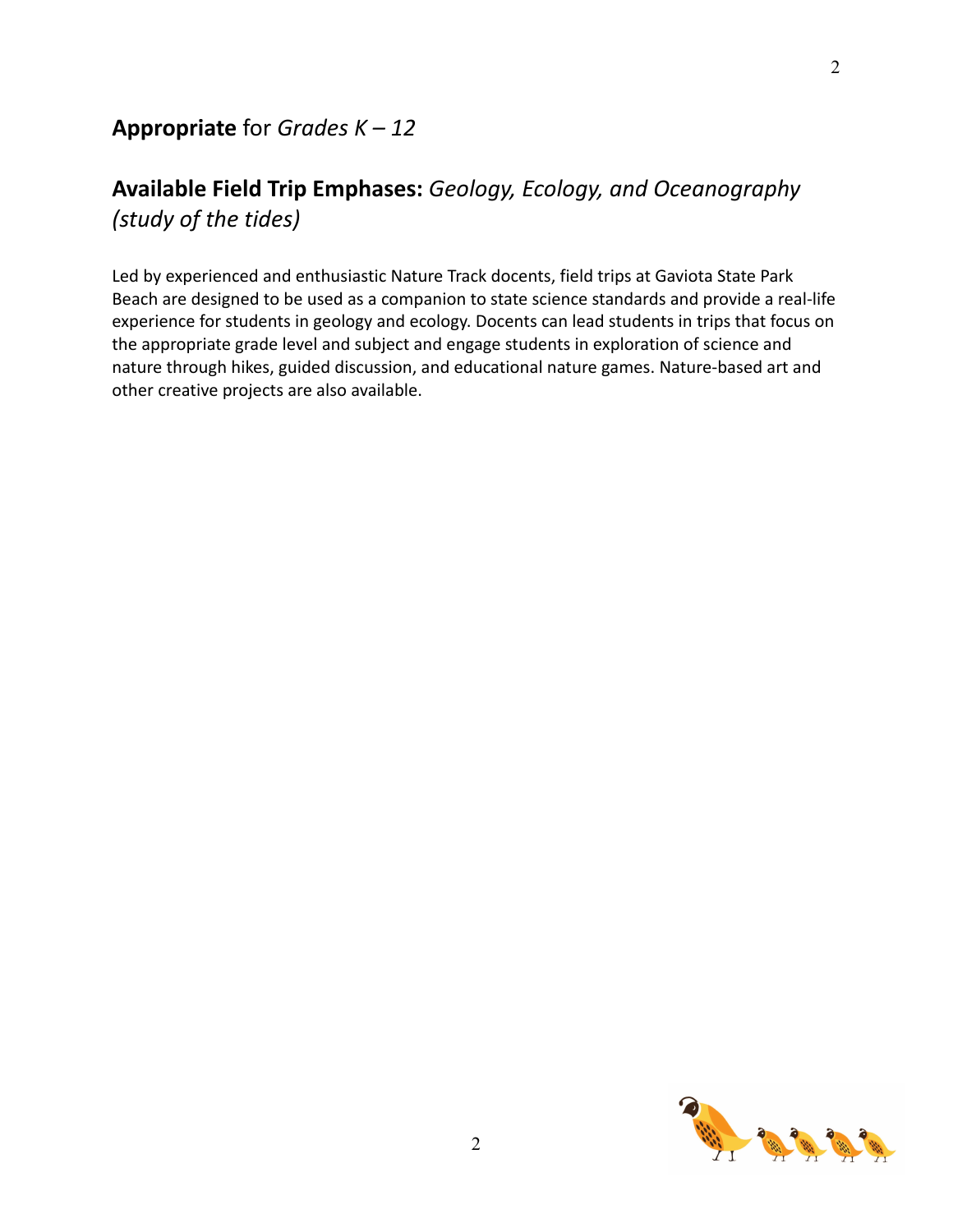**Field Trips at Gaviota State Park Beach can be used in conjunction with the following California State Standards and Next Generation Science Standards:**

| Grade          | <b>CA Standards</b>                                                                       | <b>Next Generation</b>                                                                                                                                                                                       |
|----------------|-------------------------------------------------------------------------------------------|--------------------------------------------------------------------------------------------------------------------------------------------------------------------------------------------------------------|
| K              | Earth Sciences: 3a                                                                        | Energy: K-PS3.B                                                                                                                                                                                              |
| $\overline{2}$ | Earth Sciences: 3a, 3b, 3c                                                                | Earth's Place in the Universe:<br>2-ESS1.C; Earth's Systems:<br>2-ESS2.A, 2-ESS2.B, 2-ESS2.C                                                                                                                 |
| 4              | Earth Sciences: 4a, 4b, 5a, 5b, 5c                                                        | Earth's Place in the Universe:<br>4-ESS1.C; Earth's Systems:<br>4-ESS2.A, 4-ESS2.B; Earth and<br>Human Activity: 4-ESS3.A                                                                                    |
| 5              |                                                                                           | Earth's Systems: 5-ESS2.A,<br>5-ESS2.C; Earth and Human<br>Activity: 5-ESS3.C                                                                                                                                |
| 6              | Earth Sciences: 1b, 1d, 1e, 1f, 2a,<br>2b, 2d; Investigation &<br>Experimentation: 7f, 7g | <b>Standards for 6-8:</b><br>Earth's Place in the Universe:<br>MS-ESS1.C; Earth's Systems:<br>MS-ESS1.C, MS-ESS2.A,<br>MS-ESS2.B, MS-ESS2.C; Earth and<br>Human Activity: MS-ESS3.A,<br>MS-ESS3.C, MS-ESS3.D |
| $\overline{7}$ | Life Sciences: 4a, 4b, 4c, 4d, 4f                                                         | See Above                                                                                                                                                                                                    |
| 8              |                                                                                           | See Above                                                                                                                                                                                                    |

## Geology Field Trip